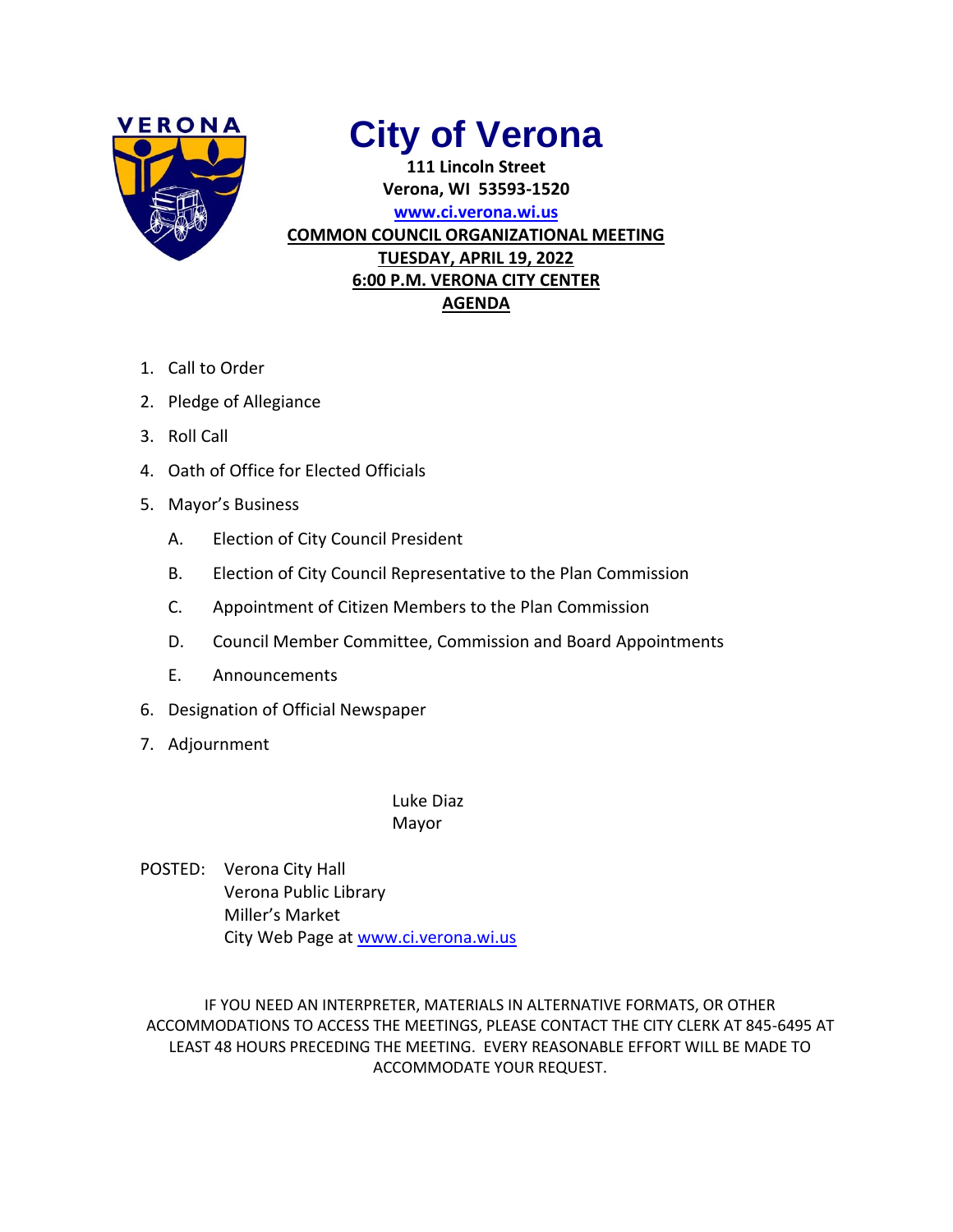# **City Council Organizational Meeting Procedures**

The annual organizational meeting of the Common Council is held on the third Tuesday of April. At this meeting, newly elected officials take the ceremonial oath of office, the City Council elects the Council President, and Council Member appointments are made to committees, boards, and commissions.

# Election of Council President

Members of the City Council choose one of their members to serve as President of the Council who presides at Council meetings in the absence of the Mayor. If more than one person is interested in serving as Council President, the Council may vote by secret ballot to select someone. In the event of a tie vote, the Mayor may, but is not required to, vote to break the tie.

# Council Representative to the Plan Commission

City Ordinances state that at the annual meeting the Common Council shall, by a twothirds majority vote of its members, elect one Council Member to serve on the Plan Commission. The alderperson selected must receive a minimum of six votes. If no one receives six votes, the Common Council must re-vote until one alder is selected by at least six members. While the Mayor may recommend an alderperson to the Common Council, the Mayor does not vote.

# Citizen Appointments to the Plan Commission

City Ordinances state that citizen members of the Plan Commission shall be appointed by the Mayor on the third Tuesday in April. According to Wisconsin Statutes and City Ordinances, the Mayor's citizen appointments to the Plan Commission are not subject to confirmation by the City Council.

# Appointments to Standing Committees

At the organizational meeting, the Mayor appoints three alderpersons to each of the City's standing committees. These appointments are subject to the confirmation by the City Council. In the event of a tie vote, the Mayor may, but is not required to, vote to break the tie. The Mayor also designates the chairperson of each committee.

Council Member Appointments to Other Committees, Boards, and Commissions At the organizational meeting, the Mayor may appoint alderpersons to other committees, boards, and commissions as provided for in City Ordinances. These appointments may be subject to the confirmation by the City Council if required by Ordinance. In the event of a tie vote, the Mayor may, but is not required to, vote to break the tie.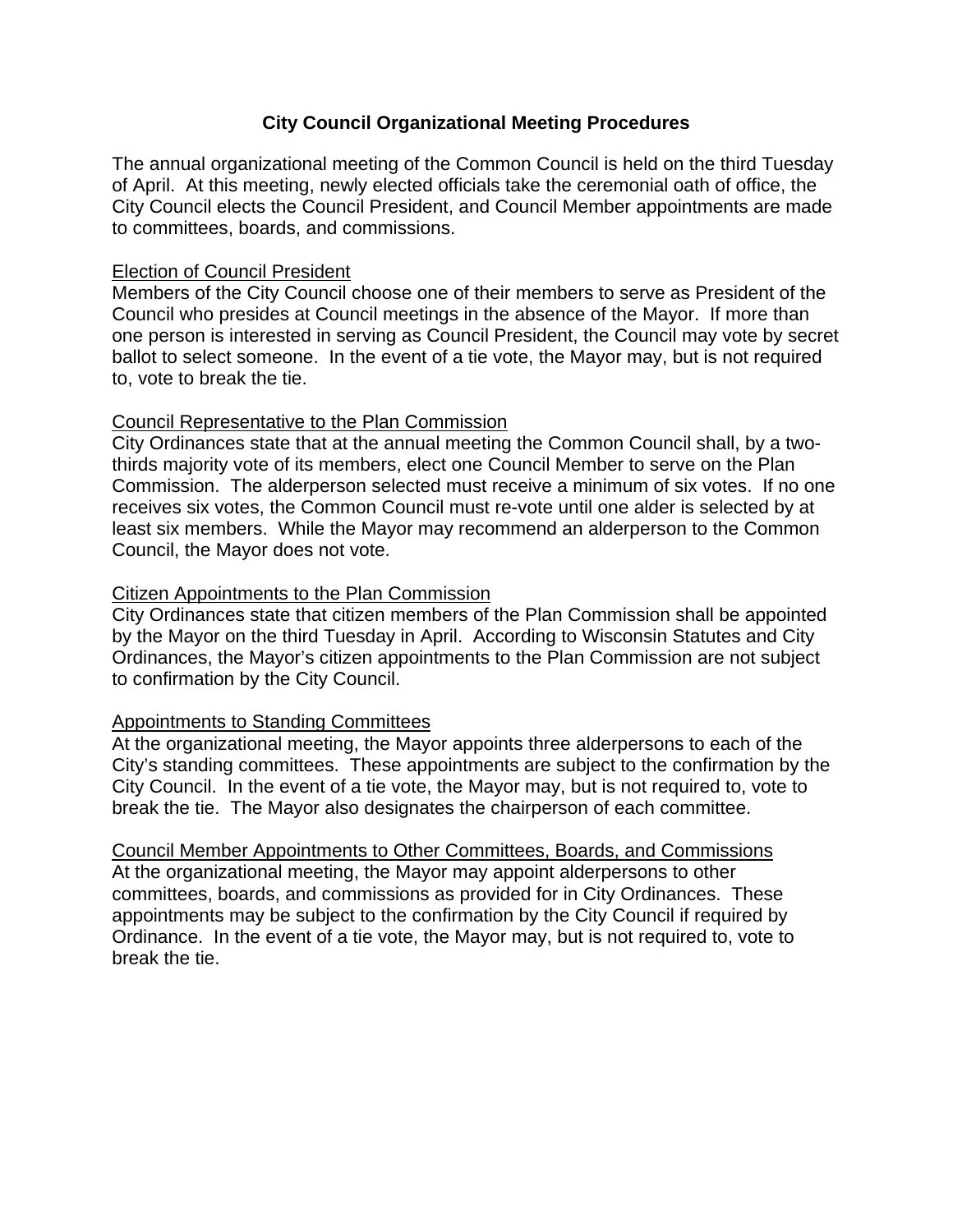#### **City of Verona Standing Council Committees City Ordinances and Areas of Responsibility**

## **Ordinance Section 2-2-5 Standing Committees; Action on Committee Reports**

- **(a) Standing Committees.** At the organizational meeting of the Common Council in each year following the annual election, the Mayor shall appoint three (3) Alderpersons to the following standing committees, subject to Council confirmation. Each committee shall adopt its own rules of procedure and meeting times. Each committee shall have such duties and responsibilities as prescribed by the Mayor and this Code of Ordinances, and shall make whatever recommendations to the Council as it deems appropriate or as may be directed by the Council:
	- (1) *Finance Committee.* This Committee will be responsible for claims of and against the City, purchasing insurance, preparation of a preliminary City budget.
	- (2) *Public Works, Building, Sewer and Water Committee.*
		- a. This Committee shall perform the duties of the board of public works as provided by Sec. 62.14, Wis. Stats.
		- b. The Committee shall have the general management and supervision of the City sewer system utility and the City water system public utility and all matters connected therewith and shall have the general power and authority to make rules and regulations for the management of said departments as it shall from time to time find necessary for the safe, economical and efficient management and protection of the sewer and water systems.
		- c. The Sewer and Water Superintendent and the City Engineer shall attend meetings of the Committee.
	- (3) *Public Safety and Welfare Committee.* This Committee will be responsible for matters involving police, traffic, relief, nuisances and weeds and business licenses.
	- (4) *Senior Services Committee.* This Committee will be responsible for matters involving the provision of services provided for senior citizens including the operations of the Verona Senior Center.
- **(e) Personnel Committee.** The Personnel Committee shall consist of the Chairpersons of the Finance, Public Works, Public Safety and Welfare Committees, or as appointed by the Mayor. This Committee will deal with:

(1) Employment, reprimands, promotion, demotion and dismissal of all department heads;

(2) Negotiations concerning wages, hours and conditions of employment with all employees or their bargaining agent;

- (3) Act as review board for any employee grievances; and
- (4) Review all personnel actions of department heads and the City Administrator.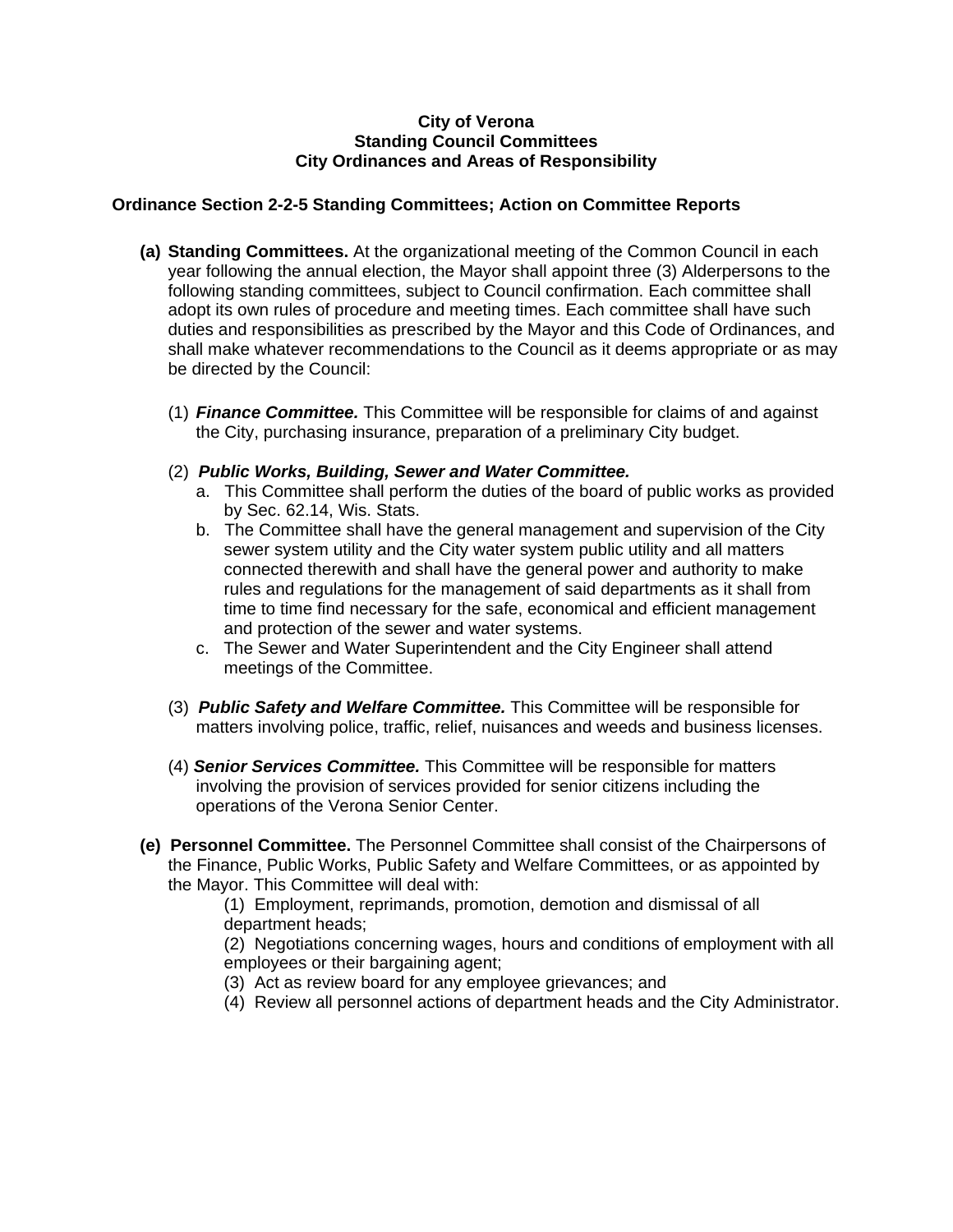#### **City of Verona Plan Commission City Ordinance – Composition and Appointment**

#### **Ordinance Section 2-4-6 City Plan Commission**

**(a) Composition.** The Plan Commission shall consist of the Mayor, who shall be the presiding officer, the Chairperson of the Park Board, one (1) Alderperson and four (4) citizens. The four (4) citizen members shall be persons of recognized experience and qualifications. The City's Zoning Administrator shall serve as staff to the Commission.

## **(b) Appointment.**

- (1) *Election/Appointment of Alderman Members.* At its annual meeting in April of each year the Common Council shall, by a two-thirds (2/3) majority vote of its members, elect one (1) of its number as a member of the City Plan Commission for a period of one (1) year from and after the first day of May next ensuing.
- (2) *Appointment and Terms of Citizen Members.* The four (4) citizen members shall be appointed by the Mayor on the third Tuesday of April in each year to hold office for a term of three (3) years commencing on May 1 of that year.